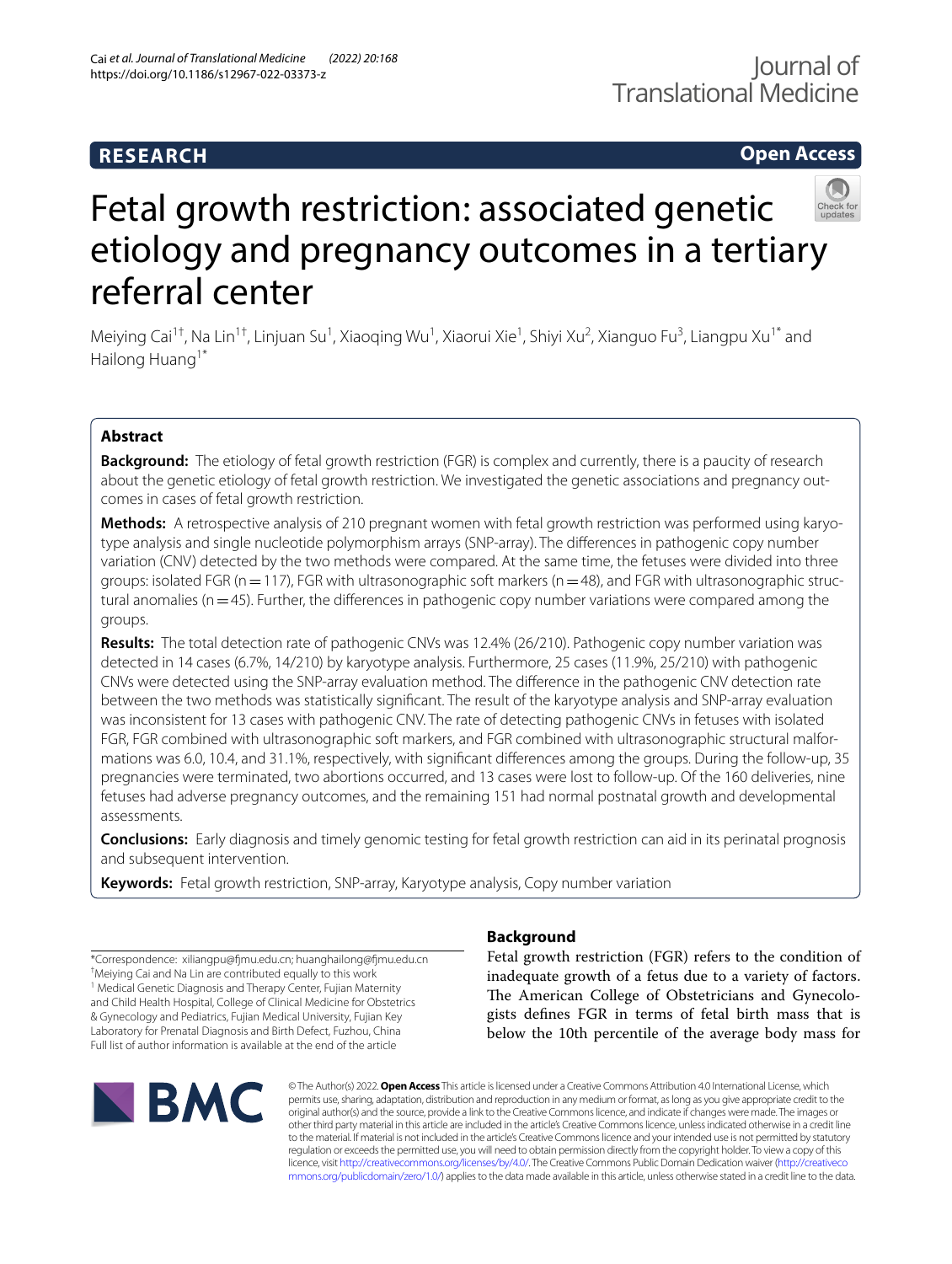a child of the same gestational age [\[1](#page-7-0)]. FGR is a common obstetric complication that is associated with premature delivery, fetal death in utero, neonatal death, and other adverse outcomes [\[2](#page-7-1), [3\]](#page-7-2). Hence, preventing FGR is significant in improving the pediatric outcomes. However, the etiology of FGR is complex, and can be caused by maternal, fetal, placental, and umbilical cord factors  $[3]$  $[3]$  $[3]$ . These factors do not allow the fetus to receive adequate energy and nutrients for growth and development [[4\]](#page-7-3).

It is essential to identify the etiology of FGR for better diagnosis and providing possible treatments for this condition. Previous research focused on diagnosis, intrauterine monitoring, treatment, and prognosis of fetuses with FGR; however, currently there are only a few studies on the genetic etiology of FGR. Genetic factors that cause FGR have rarely been reported, and some studies that reported a genetic association were conducted with small sample sizes [[5\]](#page-7-4). Single-nucleotide polymorphism array (SNP-array) can detect copy number variations (CNVs) at a genome-wide level, as well as chimeras (>30%), loss of heterozygosity, and uniparental disomy (UPD) [\[6,](#page-7-5) [7](#page-7-6)]. SNP-array has been widely used in the diagnosis of fetal structural malformations, primary mental retardation, growth and developmental retardation, autism, and tumors [\[8,](#page-7-7) [9](#page-7-8)]. In this study, we utilized karyotyping and SNP-array for the genomic analysis of 210 fetuses who were prenatally diagnosed with FGR using ultrasound, and investigate the genetic etiology of FGR and evaluate the diagnostic value of SNP-array. The outcomes of these pregnancies were also monitored.

#### **Methods**

#### **Patient data**

This study retrospectively enrolled 210 pregnant women, who received a prenatal diagnosis of FGR by fetal ultrasound at a tertiary care center between November 2016 and February 2021. The gestational age range was 16–35+6 weeks and the maternal age range was 17–48 years. Depending on the gestational age, amniotic fuid or cord blood samples were collected for karyotype analysis and SNP-array evaluation. The inclusion criteria were as follows: Gestational age determined based on the date of last menstruation, a detailed menstrual history, and ultrasound examination during the frst trimester. Fetal abdominal circumference, head circumference, biparietal diameter, and femur length were measured by ultrasound, and the estimated fetal weight was calculated using the Hadlock formula. FGR was defned as a fetal mass below the 10th percentile of the average weight of a normal fetus of the same gestational age  $[10]$  $[10]$ . The exclusion criteria were as follows: FGR resulting from a clear maternal cause, such as hypertensive disease during pregnancy, maternal infection, or maternal nutritional abnormalities.

Depending on the co-occurrence of FGR with other ultrasonographic abnormalities into, the patients in this study were divided into three groups i.e., isolated FGR group (117 cases), FGR with ultrasonographic soft markers (48 cases) group, and FGR with ultrasonographic structural malformations (45 cases) group (Fig. [1\)](#page-2-0). Ultrasonographic soft markers refer to abnormalities other than the ultrasonic structure found in the fetal ultrasound examination. They are non-specific indicators and cannot completely indicate fetal structural abnormalities, and may just be normal variations.

#### **Karyotype analysis**

Using ultrasonography, 30 mL amniotic fuid was extracted. Of this, 20 mL of the fuid was used for cell culture and 10 mL was used for SNP-array. Alternatively, 2.5 mL of cord blood was extracted under ultrasonographic guidance, of which 1.5 mL was used for cell culture and 1.0 mL was used for SNP-array. We also collected 2 mL of peripheral blood from all the pregnant women and their spouses in EDTA anticoagulant tubes. Amniotic fuid or umbilical cord blood samples were extracted and inoculated in RPMI-1640 culture medium (Ningbo Bosheng Medical Technology). Cells were harvested from umbilical cord blood samples after 3 days of culture, and from amniotic fuid samples after 8 days of culture. Thereafter, samples were mounted on drop slides and Giemsa staining was conducted (if necessary, C band and N band were also included). Finally, karyotypes were identifed using the GSL-120 automatic chromosome scanning platform (Leica Biosystems, Wetzler, Germany), and karyotype calculation and analysis was performed. Karyotypes were named according to the International System for (Human) Cytogenetic Nomenclature 2016. Forty karyotypes were counted in each case, fve were analyzed, and 20 more karyotypes were counted and analyzed in case of any abnormality.

#### **Single‑nucleotide polymorphism array**

Afymetrix® (Afymetrix, Santa Clara, CA, USA) microarray chips and CytoScan™ (Thermo Fisher Scientific Inc., Waltham, MA, USA) 750 K microarray reagent were used for the SNP-array. Digestion, ligation, amplifcation, purifcation, labeling, hybridization, washing, and scanning of DNA samples was conducted according to the standard operating procedures provided by the company. Afymetrix Genechip Microarray Instrumentation System (Afymetrix, California, USA) and the supporting Chromosome Analysis Suite software were used to analyze the data. The SNP results were further analyzed using related databases. The databases used included the international public DGV benign variation database (http:// projects. The tcag. Ca/variation), the international public DECIPHER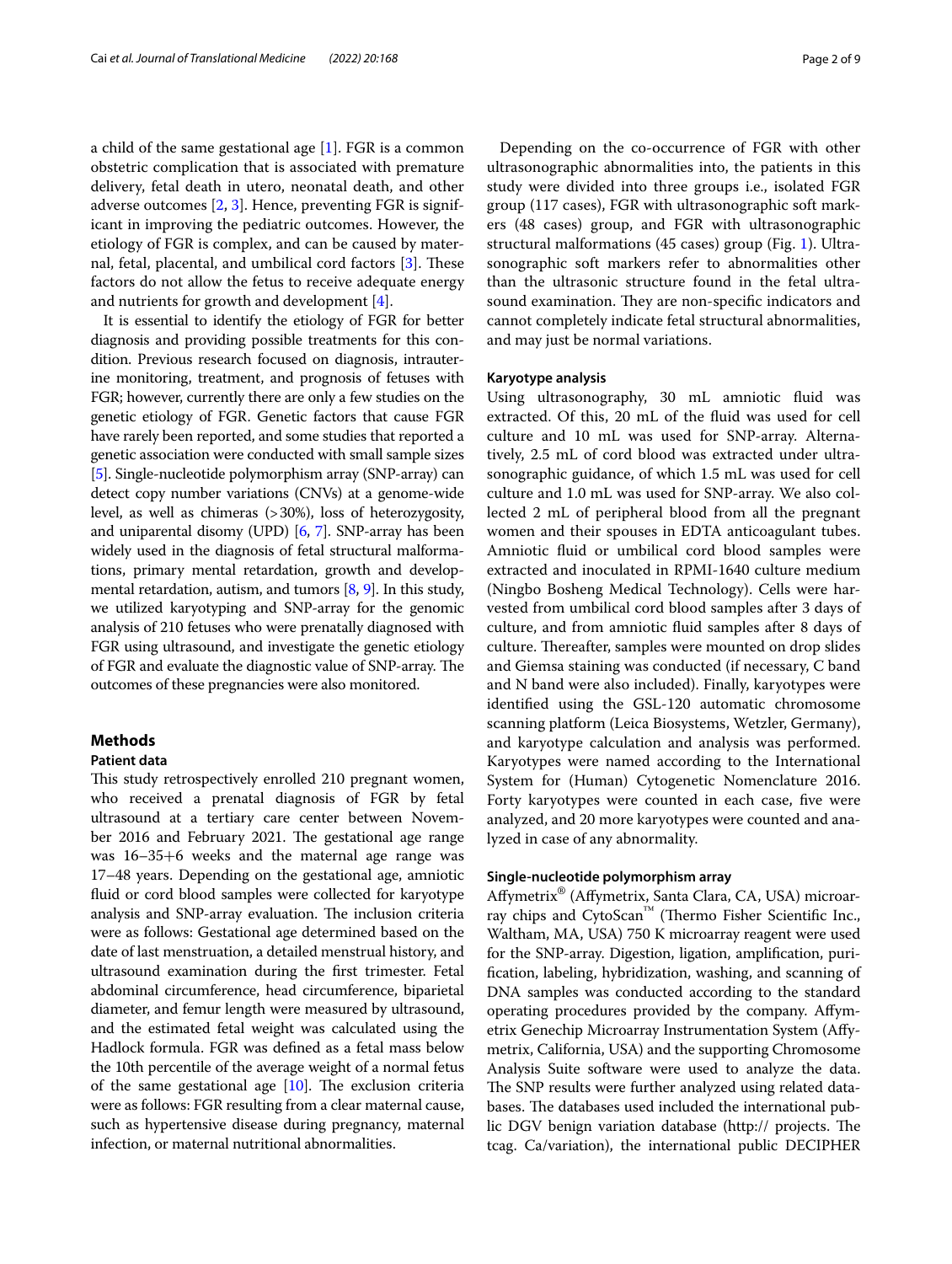

<span id="page-2-0"></span>pathological variation database [\(https://www.decipherge](https://www.deciphergenomics.org/) [nomics.org/\)](https://www.deciphergenomics.org/), the online Human Mendelian genetic database OMIM [\(http://www.omim.org](http://www.omim.org)), the international federation of cell gene chip standardized ISCA ([https://](https://www.iscaconsortium.org/) [www.iscaconsortium.org/\)](https://www.iscaconsortium.org/), and the global Afymetrix pathological shared database user CAGdb [\(http://www.](http://www.cagdb.org/) [cagdb.org/](http://www.cagdb.org/)), NCBI, PubMed, etc. The nature of CNVs was determined according to standards and guidelines of the American Society of Medical Genetics for the interpretation and reporting of genetic CNVs. CNVs can be roughly divided into fve categories: pathogenic CNV, likely pathogenic CNV, variants of uncertain clinical signifcance (VUS) CNV, likely benign CNV, and benign CNV [\[11,](#page-8-1) [12](#page-8-2)]. For VUS CNV, it recommended to perform an SNP-array using the parents' blood samples, combined with a pedigree analysis to further clarify the nature of the CNV.

#### **Pregnancy outcome**

All cases were followed up telephonically to obtain information regarding fetal development, pregnancy outcome, and postpartum growth and development.

#### **Statistical analysis**

IBM SPSS Statistics for Windows, version 25 (IBM Corp., Armonk, N.Y., USA) was used for statistical analyses. Chisquare test was used for comparison between groups for categorical variables. Statistical signifcance was set at  $p < 0.05$ .

### **Results**

#### **Karyotype analysis**

Among 210 cases of FGR, 14 (6.7%, 14/210) had abnormal karyotypes, including nine cases with abnormal chromosomal numbers and fve with abnormal structure (Table  $1$ ). The parents of fetuses with abnormal karyotypes chose to terminate the pregnancy following genetic counseling. Among nine cases, there were two cases of trisomy 21, two of trisomy 18, three of a sex chromosome abnormality, and two cases of chimeric abnormality. The five cases of chromosomal structural abnormalities consisted of one case of partial deletion, three cases of partial duplication, and one case of chimeric structural abnormalities. Among the 14 abnormal karyotypes, six cases were of isolated FGR and eight cases were of FGR with miscellaneous ultrasonographic abnormalities. The most common ultrasonographic abnormality with FGR was congenital heart disease (five cases). The other three cases had thickened nuchal translucency, small size of the kidneys, and facial deformity, respectively.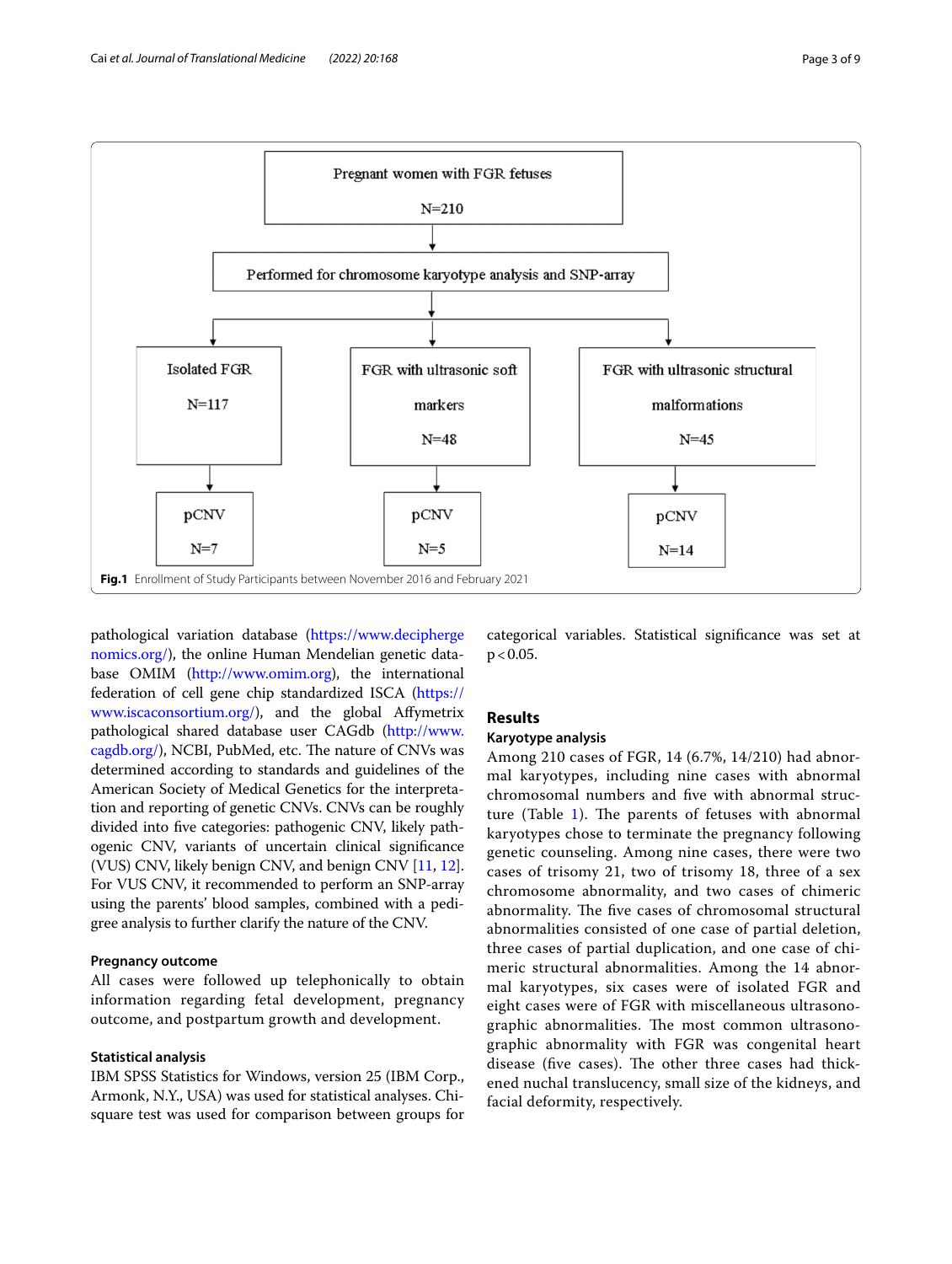|    | Case Karyotype                                | <b>SNP-array results</b>                                                                              | Prenatal ultrasound                                 | Postnatal<br>outcome<br>TP |  |
|----|-----------------------------------------------|-------------------------------------------------------------------------------------------------------|-----------------------------------------------------|----------------------------|--|
|    | 47, XXX                                       | $arr[hq19] (X) \times 3$                                                                              | <b>FGR</b>                                          |                            |  |
| 2  | 47, XXX                                       | $arr[hq19] (X) \times 3$                                                                              | <b>FGR</b>                                          | TP                         |  |
| 3  | 45,X                                          | arr[hq19] $(X) \times 1$                                                                              | <b>FGR</b>                                          | TP                         |  |
| 4  | $47,XX, +9[15]/46,XX[8]$                      | $arr[hq19] (9) \times 2 \sim 3$                                                                       | <b>FGR</b>                                          | TP                         |  |
| 5. | 47, XXX [62] / 45, X [18]                     | Normal                                                                                                | FGR                                                 | TP                         |  |
| 6  | 47, XX, ps vidis (9) (q12) [39] / 46, XX [11] | arr[hq19] 9p24.3q13(208,454-68,216,577) × 4                                                           | <b>FGR</b>                                          | TP                         |  |
|    | 46, XX, dup(12) (q14q23)                      | arr[hq19] 12q14<br>.2q23.1(64,877,459-97,710,202) × 3                                                 | FGR, thickened nuchal translucency                  | TP                         |  |
| 8  | $47, XY, +21$                                 | arr[hq19](21) $\times$ 3                                                                              | FGR, VSD                                            | TP                         |  |
| 9  | $47, XX, +21$                                 | $arr[hq19](21) \times 3$                                                                              | FGR, VSD, renal parenchyma echo enhance-<br>ment    | TP                         |  |
| 10 | $47, XX, +18$                                 | arr[hq19](18) $\times$ 3                                                                              | FGR, VSD                                            | TP                         |  |
| 11 | $47, XX, +18$                                 | arr[hq19](18) $\times$ 3                                                                              | FGR, VSD, nasal bones small, overlapping<br>fingers | TP                         |  |
| 12 | 46, XY, add (16) (p13.3)                      | $arr[hq19]16p13.3(85,880-536,631) \times 3$                                                           | FGR, VSD                                            | TP                         |  |
| 13 | 46, XY, del(4)(p15)                           | $\ar[rln(19)]$ 4p16.3p15.1(68,345-35,252,743) × 1                                                     | FGR, small kidneys                                  | TP                         |  |
| 14 | 46, XX, add (12) (q24)                        | arr[hq19]11q23<br>$.2q25(113,998,447-134,937,416) \times 3.$<br>12q24.33(133,718,370-133,777,562) × 1 | FGR, small mandible, mandible retraction            | TP                         |  |

#### <span id="page-3-0"></span>**Table 1** Abnormal karyotyp analysis results of fetuses with FGR

Among the nine cases, there were two cases of trisomy 21, two of trisomy 18, three of sex chromosome abnormality, and two cases of chimeric abnormality. *VSD* ventricular septal defect, *SNP* single-nucleotide polymorphism, *FGR* fetal growth restriction, *TP* termination of pregnancy

#### **Single‑nucleotide polymorphism array**

Of the 210 samples, SNP-array analysis detected 32 abnormal cases, including 25 cases of pathogenic CNV (11.9%, 25/210), fve cases of VUS CNV (2.4%, 5/210), and two cases of benign CNV (1.0%, 2/210) (Tables [1](#page-3-0) and [2\)](#page-4-0). The 25 cases of pathogenic CNV included eight cases of aneuploidy, 14 cases of partial deletion/duplication, one case of chimerism, and three cases of UPD.

Of the 32 abnormal cases detected by the SNP-array, 19 cases were normal as per karyotype analysis (Table [2](#page-4-0)), including six cases of isolated FGR and 13 cases of FGR with miscellaneous ultrasonographic abnormalities. Among the 13 cases with miscellaneous ultrasonographic abnormalities, there were six cases of ventricular septal defect. The 19 cases with normal karyotype analysis but abnormal SNP-array, included 12 cases of pathogenic CNVs, five VUS CNVs, and one benign CNV. The parents of 12 fetuses with pathogenic CNV chose to terminate the pregnancy following genetic counseling. The parents of fve fetuses with VUS CNV and one fetus with benign CNV chose to continue the pregnancy.

#### **Comparison of karyotype analysis and SNP‑array results**

The total detection rate of pathogenic CNVs was 12.4%  $(26/210)$  using karyotype analysis and SNP-array. The detection rates of pathogenic CNVs by karyotype analysis alone, and SNP-array alone, were 6.7% (14/210) and

11.9% (25/210), respectively, and the diference between the two methods was statistically significant ( $\chi^2$  = 3.42,  $P=0.046$ ). The results of karyotype analysis and SNParray were inconsistent in 13 of the 210 samples (Fig. [2](#page-5-0)), including one case of a low proportion of sex chromosome chimera, nine cases of chromosome microduplication or microdeletion, and three cases of UPD. The low proportion of sex chromosome chimera was detected as normal by the SNP-array analysis. Microduplication, microdeletion, and UPD were normal upon karyotype analysis.

#### **Comparison of pathogenic CNVs in diferent FGR groups**

Fetuses with FGR were divided into three groups according to the presence of ultrasonographic abnormalities: isolated FGR group, FGR with ultrasonographic soft markers group, and FGR with ultrasonographic structural anomalies group. For the group with isolated FGR  $(n=117)$ , seven cases of pathogenic CNV were detected with a positivity rate of 6.0%. For FGR with ultrasonic soft markers ( $n=48$ ), five cases of pathogenic CNV were detected with a positivity rate of 10.4%. There were 45 cases of FGR with ultrasonographic structural anomalies, and 14 cases of pathogenic CNVs were detected with a positivity rate of 31.1%. The difference in pathogenic CNVs among the three groups was statistically signifcant  $(\chi^2 = 19.138, P = 0.00007)$  (Fig. [3\)](#page-5-1).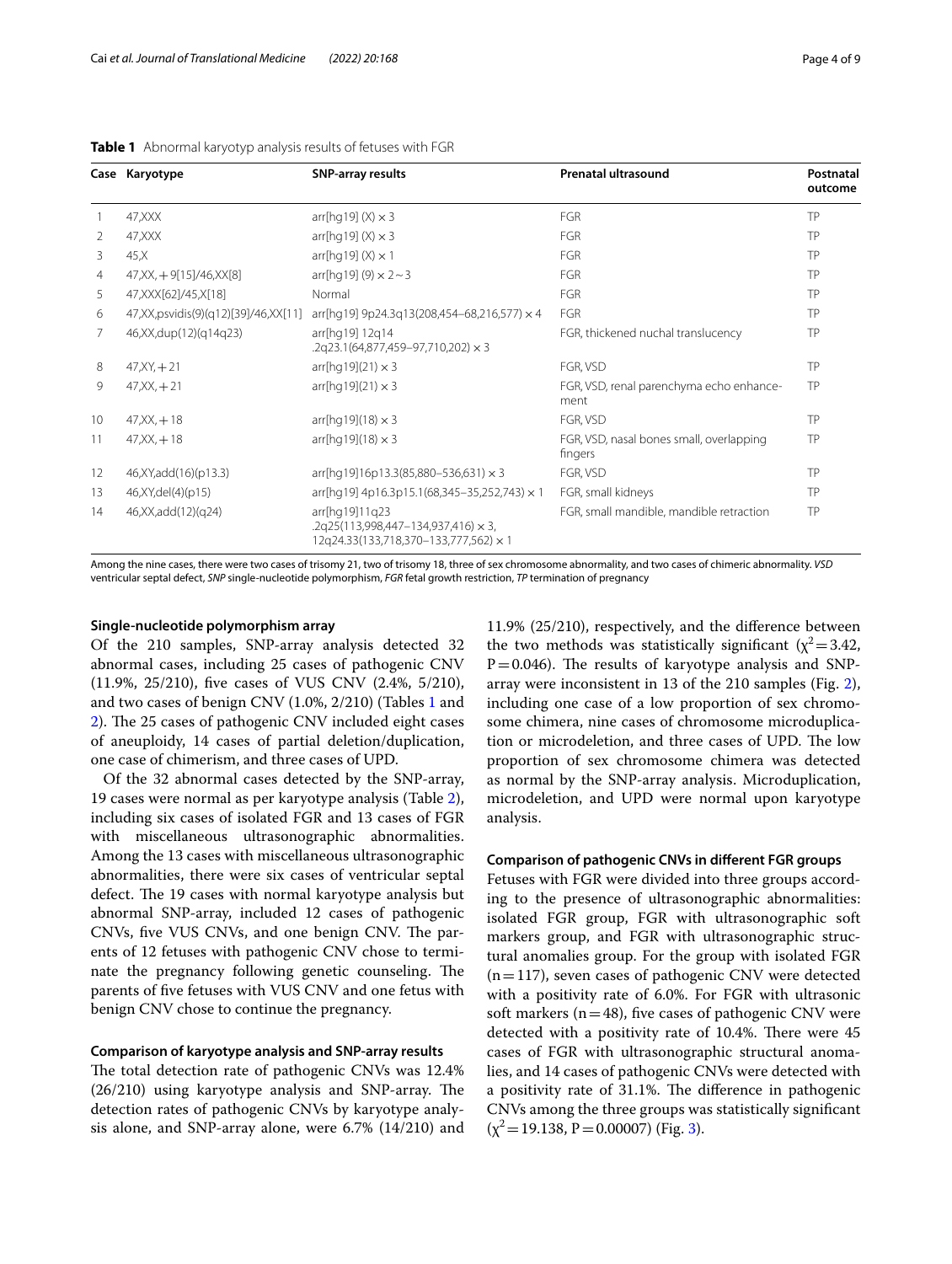#### <span id="page-4-0"></span>**Table 2** SNP-array results of fetal FGR with normal karyotype analysis

|                | Case SNP array locus                                                                                   |                                                                                  | Size (Mb) Prenatal ultrasound                                                       | Pathogenicity<br>classification        | outcome<br>TP                            | Postnatal Inheritance |
|----------------|--------------------------------------------------------------------------------------------------------|----------------------------------------------------------------------------------|-------------------------------------------------------------------------------------|----------------------------------------|------------------------------------------|-----------------------|
| $\overline{1}$ | arr[hq19<br>]7q11.23(72,723,370-74,143,240) × 1                                                        | 1.4                                                                              | FGR                                                                                 | P                                      |                                          |                       |
| 2              | arr[hq19]15q<br>14q21.3(35,077,111-54,347,324)hmz                                                      | 19.2                                                                             | FGR, polyhydramnios                                                                 | P (Prader-Willi)                       | TP                                       | UPD (Maternal)        |
| 3              | arr[hq19]10q11.<br>22q11.23(46,252,072-51,903,756) × 1                                                 | 5.6                                                                              | FGR, echogenic bowel                                                                | P                                      | TP                                       | de novo               |
| 4              | arr[hq19]8q11.<br>23q12.1(54,456,444-59,599,862) × 1                                                   | 5.1                                                                              | FGR, single umbilical artery,<br>oligohydramnios                                    | Likely P                               | TP                                       |                       |
| 5              | arr[hq19]6p25<br>.3q27(203,877-170,896,644) × 2 hmz                                                    |                                                                                  | FGR, echogenic bowel, mild<br>tricuspid regurgitation,<br>reverse ductus alpha wave | P                                      | TP                                       | UPD (Paternal)        |
| 6              | arr[hq19]4p16<br>.3p16.1(68,345-6,608,624) $\times$ 1                                                  | 6.5                                                                              | FGR, pulmonary stenosis                                                             | P (Wolf-Hirschhorn)                    | TP                                       |                       |
| 7              | arr[hq19]15q24<br>$.1q24.2(72,965,465-75,567,135) \times 1$                                            | 2.6                                                                              | FGR, VSD, pulmonary valve<br>stenosis with insufficiency                            | P (15q24 microdeletion<br>syndrome)    | TP                                       | de novo               |
| 8              | arr[hq19]16q23<br>.3q24.3(79,800,878-90,146,366) × hmz,1<br>6p13.3p12.3(94,807-19,302,326) × hmz       | 10.3<br>19.2                                                                     | FGR, VSD, aortarctia, left<br>kidney dysplasia                                      | Likely P                               | TP                                       |                       |
| 9              | arr[hq19]<br>22q11.21(18,648,855-21,459,713) × 3                                                       | 2.8                                                                              | FGR, intrahepatic portal<br>shunt, umbilical vein tumor<br>like dilatation          | P (22q11.21 microduplica-<br>tion)     | TP                                       | Maternal              |
| 10             | arr[hq19]<br>22q11.21(18,648,855-21,800,471) × 1                                                       | 3.1                                                                              | FGR, VSD                                                                            | P (22q11.21 microdeletion<br>syndrome) | TP                                       |                       |
| 11             | arr[hq19]<br>17p11.2(16,615,982-18,922,171) × 3                                                        | 2.1                                                                              | FGR, VSD                                                                            | P (Potocki-Lupski)                     | TP                                       | Maternal              |
| 12             | arr[hq19]2p25<br>.3p11.2(50,813-87,053,152)hmz,arr[hq1<br>9]2q11.1q37.3(95,550,957-242,773,583)<br>hmz | FGR, persistent left superior<br>vena cava, renal parenchyma<br>echo enhancement |                                                                                     | Likely P                               | TP                                       | UPD (Maternal)        |
| 13             | arr[hq19]<br>22q11.21(18,648,855-21,800,471) × 3                                                       | 3.1                                                                              | FGR                                                                                 | <b>VUS</b>                             | <b>TD</b>                                | Paternal              |
| 14             | arr[hq19]4q28<br>.3q31.3(133,718,289-154,569,367)hmz                                                   | 20.8                                                                             | FGR                                                                                 | <b>VUS</b>                             | <b>TD</b><br><b>TD</b><br>Maternal<br>TD |                       |
| 15             | arr[hq19]15q24<br>$.1q24.2(72,969,435-75,601,120) \times 3$                                            | 2.6                                                                              | FGR                                                                                 | <b>VUS</b>                             |                                          |                       |
| 16             | arr[hq19]<br>14q12(25,364,014-26,860,808) × 3                                                          | 1.4                                                                              | FGR                                                                                 | <b>VUS</b>                             |                                          |                       |
| 17             | arr[hq19<br>]4q24(106,284,925-107,545,257) × 3                                                         | 1.2                                                                              | FGR, VSD                                                                            | VUS                                    |                                          |                       |
| 18             | arr[hq19]18p11.<br>23p11.22(7,153,845-8,964,650) × 3                                                   | 1.8                                                                              | FGR                                                                                 | Likely B                               | <b>TD</b>                                | Paternal              |
| 19             | arr[hq19<br>]4q35.2(188,155,530-190,957,460) × 1                                                       | 2.8                                                                              | FGR, tricuspid regurgitation                                                        | Likely B                               | <b>TD</b>                                | Maternal              |

The 19 cases with normal karyotype analysis but SNP-array abnormality included 12 pathogenic CNV, 5 VUS and 1 benign CNV. *VSD* ventricular septal defect, *SNP* single-nucleotide polymorphism, *FGR* fetal growth restriction, *P* pathogenic, *B* benign, *TP* termination of pregnancy, *TD* term delivery

#### **Follow‑up and pregnancy outcomes**

The 210 FGR cases were followed up to assess the outcomes and to document postnatal development (Table [3\)](#page-6-0). Among them, 35 pregnancies were terminated (nine with normal karyotype analysis and SNParray results, 26 with pathogenic CNVs), two fetuses were aborted (normal karyotype analysis and SNP-array results), and 13 were lost to follow-up. Of the 160 deliveries, four infants died within 5 months, four were dwarf after birth, one infant was diagnosed with a cardiac defect after birth, and 151 infants demonstrated normal growth and development after birth (Additional fle [1\)](#page-7-9).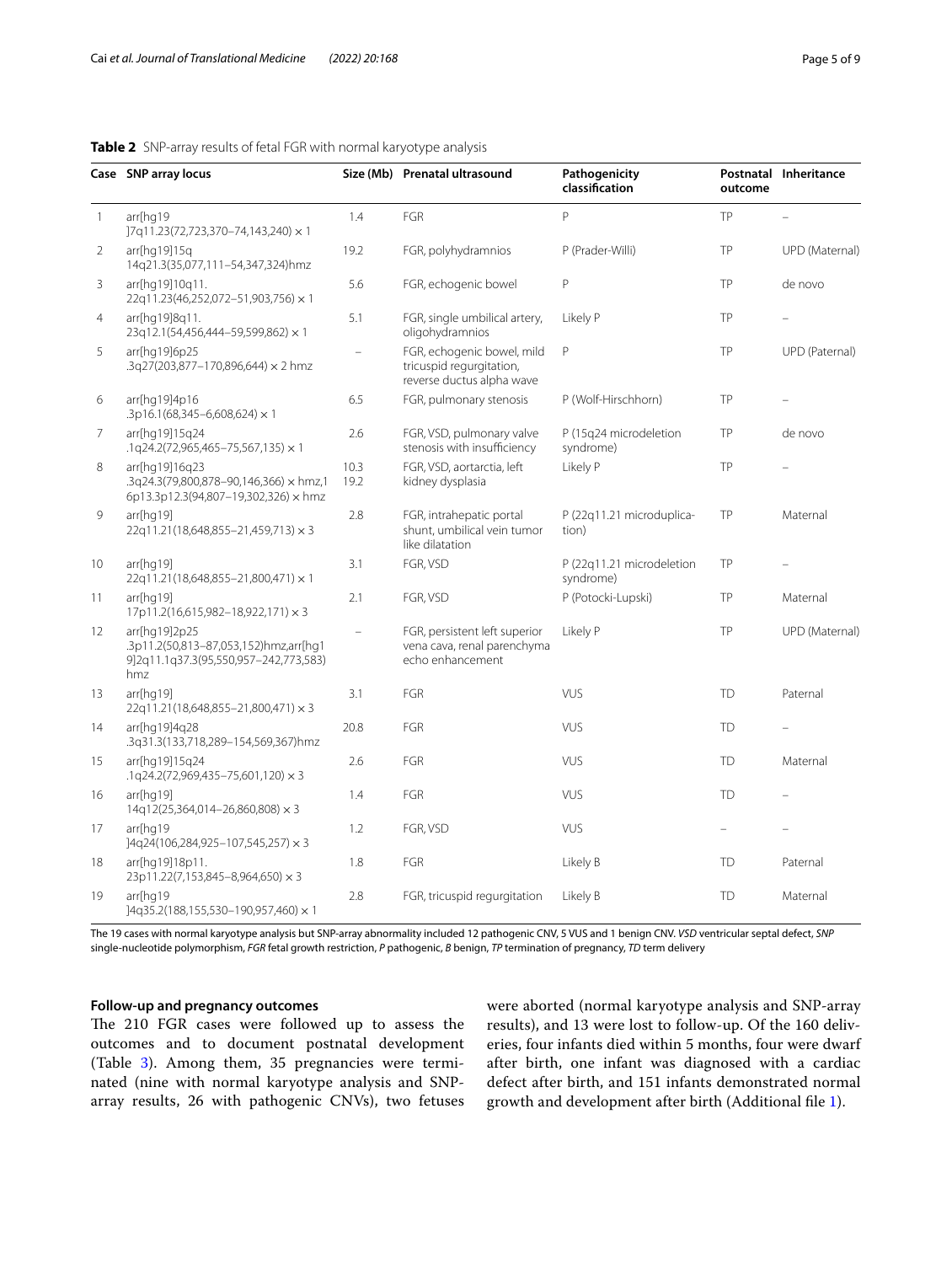

#### <span id="page-5-0"></span>**Discussion**

Karyotype analysis can detect both numerical and structural chromosomal anomalies. In this study, karyotype analysis detected eight cases of abnormal chromosome number and six cases of structural chromosomal abnormality in FGR fetuses. Conventional karyotype analysis can only detect abnormal results in chromosomes larger than 10 Mb, but cannot detect minor structural chromosomal anomalies. SNP-array analysis can detect microdeletions, microduplications, and UPD, but cannot

detect balanced translocation chromosomal abnormalities and low proportion chimerism [[13](#page-8-3)]. In this study, SNP-array analysis was used to identify not only pathogenic CNVs that were detected by karyotype analysis, but also nine additional microdeletions or microduplications of less than 5 Mb in size as well as three cases of UPD. The detection rates of pathogenic CNVs in cases of FGR detected using karyotype analysis and SNP-array evaluation were 6.7% (14/210) and 11.9% (25/210), respectively, and the results were statistically significant. Therefore, SNP-array may have advantages for etiological investigation of FGR [\[14,](#page-8-4) [15](#page-8-5)]. However, it should be noted that the karyotype analysis result of a specifc FGR case was low proportion of sex chromosome chimera, while the SNParray for the same case was normal. Karyotype analysis may have an advantage over SNP-array analysis in detecting low proportions of chimera. Therefore, a combination of karyotype analysis and SNP-array analysis is recommended for the evaluation of genetic etiologies in cases of FGR.

The pathogenesis and mechanisms involved in FGR are complex. It has been suggested that approximately 7% of FGR is caused as a result of chromosome aneuploidy  $[15-17]$  $[15-17]$  $[15-17]$ . In this study, the chromosome aneuploidy rate in cases of FGR was 4.3% (9/210), which was slightly lower than that reported in previous studies.

<span id="page-5-1"></span>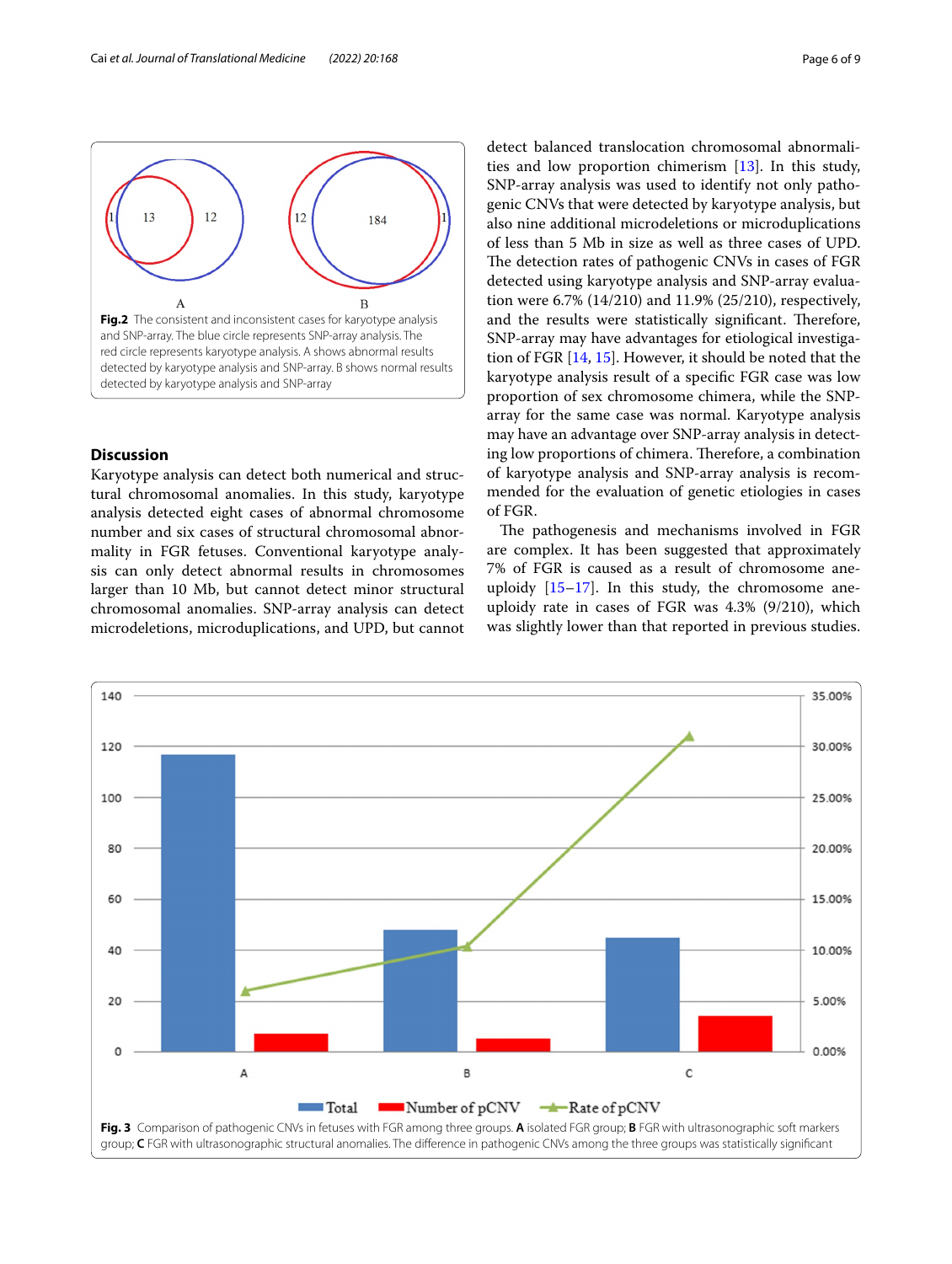| SNP-array | Karyotype analysis       | <b>Pregnancy outcomes</b> |          |       |             |                         | Total (n)             |     |
|-----------|--------------------------|---------------------------|----------|-------|-------------|-------------------------|-----------------------|-----|
|           |                          | TP(n)                     | NP(n)    | AP(n) | Aborted (n) | Postnatal<br>deaths (n) | Loss<br>follow-up (n) |     |
| Normal    | Normal                   | 9                         | 151      | 5.    |             | 4                       | 13                    | 184 |
| pCNV      | Normal                   | 12                        | 0        |       | 0           |                         | 0                     | 12  |
| Normal    | Low proportion of SCA    |                           | $\Omega$ | 0     | 0           |                         | 0                     |     |
| pCNV      | Aneuploid                | 8                         | $\Omega$ |       |             |                         | 0                     | 8   |
| pCNV      | Structural abnormalities |                           |          |       |             |                         | 0                     |     |

#### <span id="page-6-0"></span>**Table 3** Pregnancy outcomes of 210 fetuses with FGR

Among 210 FGR cases, 35 pregnancies were terminated, 2 fetuses were aborted, and 13 were lost to follow-up. Of the 160 deliveries, four infants died after 5 months, four were dwarf after birth, one infant had a heart malformation after birth, and 151 infants had normal growth and development after birth. *AP* abnormal phenotype, *NP* normal phenotype, *TP* termination of pregnancy

It has been reported that the genetic etiology of FGR is not only related to structural chromosomal abnormalities or aneuploidy, but also to chromosomal microdeletion/microduplication [\[2,](#page-7-1) [18](#page-8-7)]. Gruchy et al. performed chromosome microarray analysis (CMA) on 38 pregnant women with FGR or/combined multiple fetal malformations and found that CMA could detect 8% of meaningful chromosomal abnormalities under normal karyotype analysis [\[19\]](#page-8-8). Using SNP-array evaluation, we detected an additional 5.7% (12/210) pathogenic genomic abnormalities, which was slightly less than the value reported earlier. Chen et al. [[20\]](#page-8-9) proposed that 22q11.2 microdeletion syndrome in a fetus can likely lead to FGR combined with congenital heart disease. In our study, 22q11.2 microdeletion syndrome was detected in one FGR fetus with congenital heart disease, while 22q11.2 microduplication syndrome was detected in another FGR fetus along with other structural malformations. Similarly, Wolf-Hirschhorn syndrome is a common genomic disease that can reportedly cause FGR  $[18, 21]$  $[18, 21]$  $[18, 21]$  $[18, 21]$ . The main locus contributing to FGR is on chromosome 4p16.3, and *TACC3* [\[22](#page-8-11)] and *SLBP* [\[23\]](#page-8-12), which are found in the very same region, may be candidate genes for FGR. In our study, an FGR fetus with CNV microdeletion (6.5 MB) on chromosome 4p16.3 was identifed, and ultrasonography detected FGR and pulmonary stenosis in the fetus.

Changes in the gene imprinting regions of some chromosomes and UPD may also lead to FGR. Three cases in this study had UPD. Further, chromosome 6q24 has gene imprinting regions [\[24](#page-8-13)], including *PLAG1* and *HYMAI* genes, and abnormalities in these may lead to fetal intrauterine growth retardation, temporary neonatal diabetes, macroglossia, or umbilical hernia. SNP-array analysis confrmed the existence of heterozygous deletion on chromosome 6 in a fetus, and paternal UPD was identifed via pedigree analysis. Fetal ultrasonography in this case revealed FGR, echogenic bowel, mild tricuspid regurgitation, and reverse ductus alpha wave.

Prader-Willi syndrome (PWS) is a typical example of imprinting inheritance [[25\]](#page-8-14). Maternal UPD on chromosome 15 can lead to PWS, and the main intrauterine manifestations of PWS are reduced fetal movement and FGR  $[26]$  $[26]$ . This study confirmed that one fetus had maternal UPD on chromosome 15 (PWS), and ultrasonographic fndings of this fetus revealed FGR and polyhydramnios. Moreover, imprinted genes on chromosome 2 [[27\]](#page-8-16) are also associated with fetal growth restriction, growth retardation, heart malformation, hypospadias, and oligohydramnios. In our study, chromosome 2 of one of the fetuses exhibited maternal UPD, and ultrasonography demonstrated FGR, persistent left superior vena cava, and renal parenchyma echo enhancement in the fetus. These cases confirmed that the genetic etiology of FGR was not only related to chromosomal structural abnormalities or aneuploidy but also chromosomal submicroscopic abnormalities and UPD.

An et al. [\[28\]](#page-8-17) carried out invasive prenatal diagnoses of isolated FGR fetuses and found that the detection rate of chromosomal karyotype abnormalities was 9.4%, among which the detection rate of CMA was 5.5%. Borrell et al. [[29\]](#page-8-18) conducted a meta-analysis using CMA analysis of FGR fetuses with normal karyotypes and found that that the abnormal detection rate of CMA in fetuses with isolated FGR and normal karyotype was 4%. In this study, fetuses were divided into isolated FGR group—FGR with ultrasonographic soft markers and FGR with ultrasonographic structural anomalies. The rates of pathogenic CNVs in fetuses with isolated FGR, FGR combined with ultrasonographic soft markers, and FGR combined with ultrasonographic structural anomalies were 6.0%, 10.4%, and 31.1%, respectively. FGR with ultrasonographic structural anomalies had a high rate of pathogenic CNVs due to high prevalence of fetal anomalies caused by genomic abnormalities. This study showed that the group with isolated FGR had 6% pathogenic CNVs. Therefore, identifcation of genetic causes in FGR using karyotype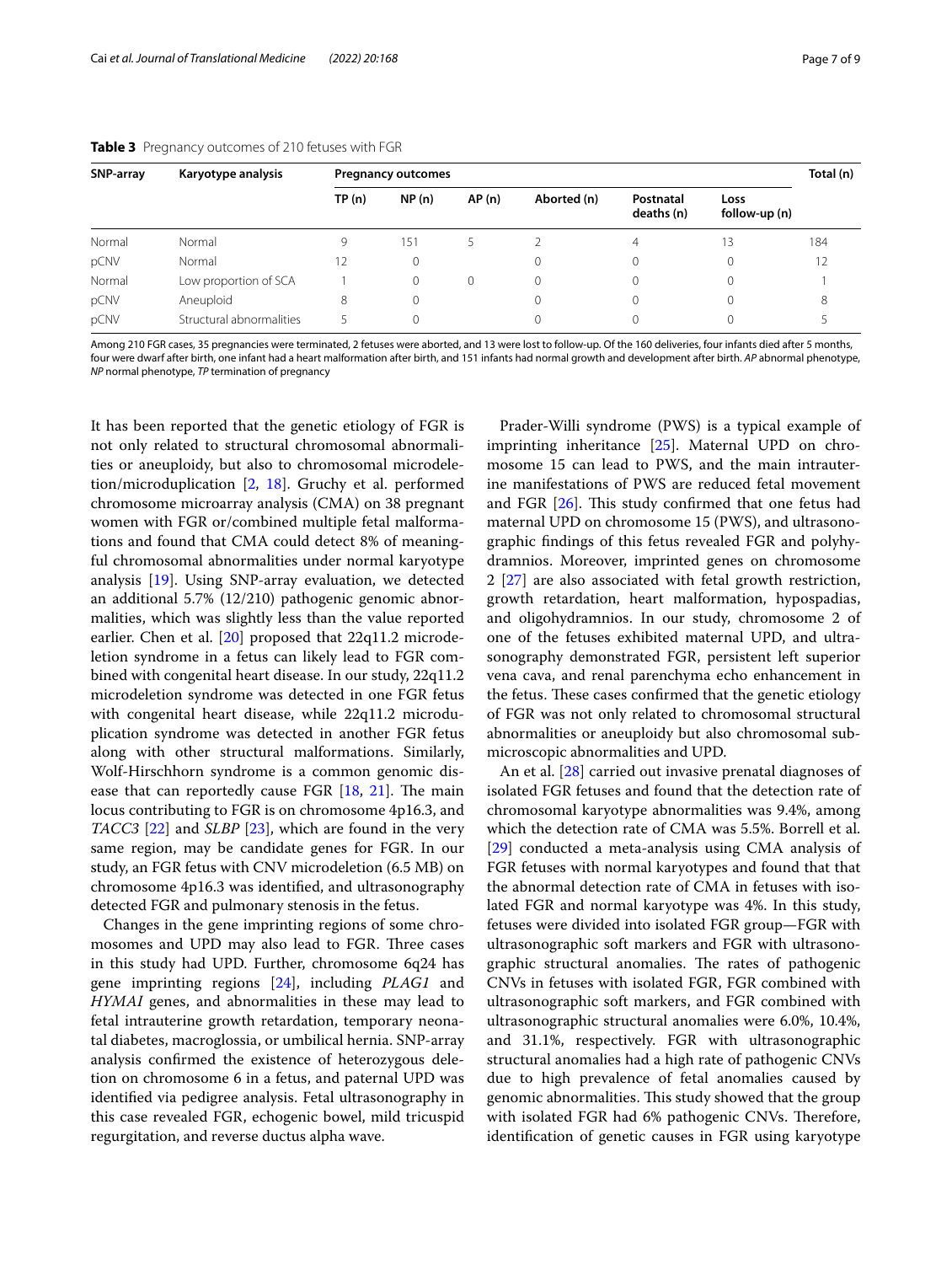analysis and SNP-array analysis is recommended, irrespective of whether the FGR is isolated or combined with other ultrasonographic fndings.

This study had certain limitations. Firstly, the samples were not analyzed based on age group, and maternal age may also be a factor infuencing FGR. Secondly, the diagnosis of FGR was based on the ultrasonographic measurement standard at our institution, which may have some variation. Thirdly, the participants in this study were more likely to terminate their pregnancies after being informed of the presence of fetal pathogenic CNVs; thus, there was a lack of long-term follow up to evaluate the prognoses of the cases being investigated. VUS is challenging for laboratory technicians and clinical consultants—the detection rate of VUS is dependent on the type of microarray chip and the study population  $[30, 31]$  $[30, 31]$  $[30, 31]$  $[30, 31]$  $[30, 31]$ . According to literature, VUS accounts for 5.2% of FGR cases [[30](#page-8-19)]. In this study, VUS accounted for 2.4% (5/210) of the FGR cases, which was lower than that reported previously. The five fetuses with VUS in this study developed well das determined during postnatal follow-ups, while nine FGR cases with normal karyotype and abnormal SNP-array had adverse pregnancy outcomes. Next-generation sequencing may provide a comprehensive prenatal diagnostic tool for use in cases of FGR as a new technique for the detection of single gene mutations and CNVs, and allow for improved evaluation of fetal prognosis.

#### **Conclusion**

As a prenatal diagnostic tool in FGR, SNP-array analysis is not only conducive to the discovery of FGRrelated genomic abnormalities but also for accurate assessment of fetal prognosis, which can aid in genetic counseling. Early diagnosis of FGR and timely detection of genomic abnormalities will positively impact fetal intervention and perinatal prognosis in cases of FGR. Such diagnostic modalities can make it possible to prevent the etiology of FGR and reduce its consequences.

#### **Abbreviations**

FGR: Fetal growth restriction; SNP-array: Single-nucleotide polymorphism array; CNVs: Copy number variations; CNVs: Copy number variations.

#### **Supplementary Information**

The online version contains supplementary material available at [https://doi.](https://doi.org/10.1186/s12967-022-03373-z) [org/10.1186/s12967-022-03373-z.](https://doi.org/10.1186/s12967-022-03373-z)

<span id="page-7-9"></span>**Additional fle 1.** Detailed supplemental material to cases for abnormal karyotype analysis results of fetuses with FGR.

#### **Acknowledgements**

We thank the patients that participated in this study.

#### **Author contributions**

MC collected data and wrote the manuscript. NL designed study and searched literature. XF and LS researched data. XW and XX managed study. SX designed study. LX interpreted data. HH designed study and revised the manuscript. All authors read and approved the fnal manuscript.

#### **Funding**

This work was funded by the Fujian Provincial Natural Science Foundation (2021J01407) and Fujian provincial health technology project (2020GGA020).

#### **Availability of data and materials**

All data generated during and/or analyzed during the current study are available upon request by contact the corresponding author**.**

#### **Declarations**

#### **Ethics approval and consent to participate**

This study was approved by the Ethics Committee of Fujian Maternal and Child Health Hospital (Approval No. 2014042). All procedures were applied following the Declaration of Helsinki, as well as international and national laws, guidelines and regulations. Signed informed consent was obtained from all the pregnant women enrolled in this study.

#### **Consent for publication**

All authors consented to publish.

#### **Competing interests**

The authors declare no conficts of interest.

#### **Author details**

<sup>1</sup> Medical Genetic Diagnosis and Therapy Center, Fujian Maternity and Child Health Hospital, College of Clinical Medicine for Obstetrics & Gynecology and Pediatrics, Fujian Medical University, Fujian Key Laboratory for Prenatal Diagnosis and Birth Defect, Fuzhou, China. <sup>2</sup> Guangxi Medical University, Guangxi, China. <sup>3</sup> Department of Prenatal Diagnosis, Ningde Municipal Hospital, Ningde Normal University, Ningde, China.

#### Received: 5 January 2022 Accepted: 29 March 2022 Published online: 09 April 2022

#### **References**

- <span id="page-7-0"></span>1. ACOG Practice bulletin no. 134: fetal growth restriction. Obstet Gynecol. 2019; 121(5):1122-1133
- <span id="page-7-1"></span>2. Nardozza L, Caetano A, Zamarian A, Mazzola JB, Júnior E. Fetal growth restriction: current knowledge. Arch Gynecol Obstet. 2017;295:1–17.
- <span id="page-7-2"></span>3. Figueras F, Gratacós E. Update on the diagnosis and classifcation of fetal growth restriction and proposal of a stage-based management protocol. Fetal Diagn Ther. 2014;30:86–98.
- <span id="page-7-3"></span>4. Figueras F, Caradeux J, Crispi F, Eixarch E, Peguero A, Gratacos E. Diagnosis and surveillance of late-onset fetal growth restriction. Am J Obstet Gynecol. 2018. <https://doi.org/10.1016/j.ajog.2017.12.003>.
- <span id="page-7-4"></span>5. Chen Y, Xie Y, Jiang Y, Luo Q, Shi L, Zeng S, Zhuang J, Lyu G. The genetic etiology diagnosis of fetal growth restriction using single-nucleotide polymorphism-based chromosomal microarray analysis. Front Pediatr. 2021;9:743639.
- <span id="page-7-5"></span>6. Zhang Y, Zhong M, Zheng D. Chromosomal mosaicism detected by karyotyping and chromosomal microarray analysis in prenatal diagnosis. J Cell Mol Med. 2021;25(1):358–66.
- <span id="page-7-6"></span>7. Brady PD, Vermeesch JR. Genomic microarrays: a technology overview. Prenat Diagn. 2012;32(4):336–43.
- <span id="page-7-7"></span>8. Srebniak MI, Opstal DV, Joosten M, Diderich K, Vries F, Riedijk S, et al. Whole-genome array as a frst-line cytogenetic test in prenatal diagnosis. Ultrasound Obstet Gynecol. 2015;45(4):363–72.
- <span id="page-7-8"></span>9. Melanie M, Louanne H. Array-based technology and recommendations for utilization in medical genetics practice for detection of chromosomal abnormalities. Genet Med. 2010;12(11):742–5.